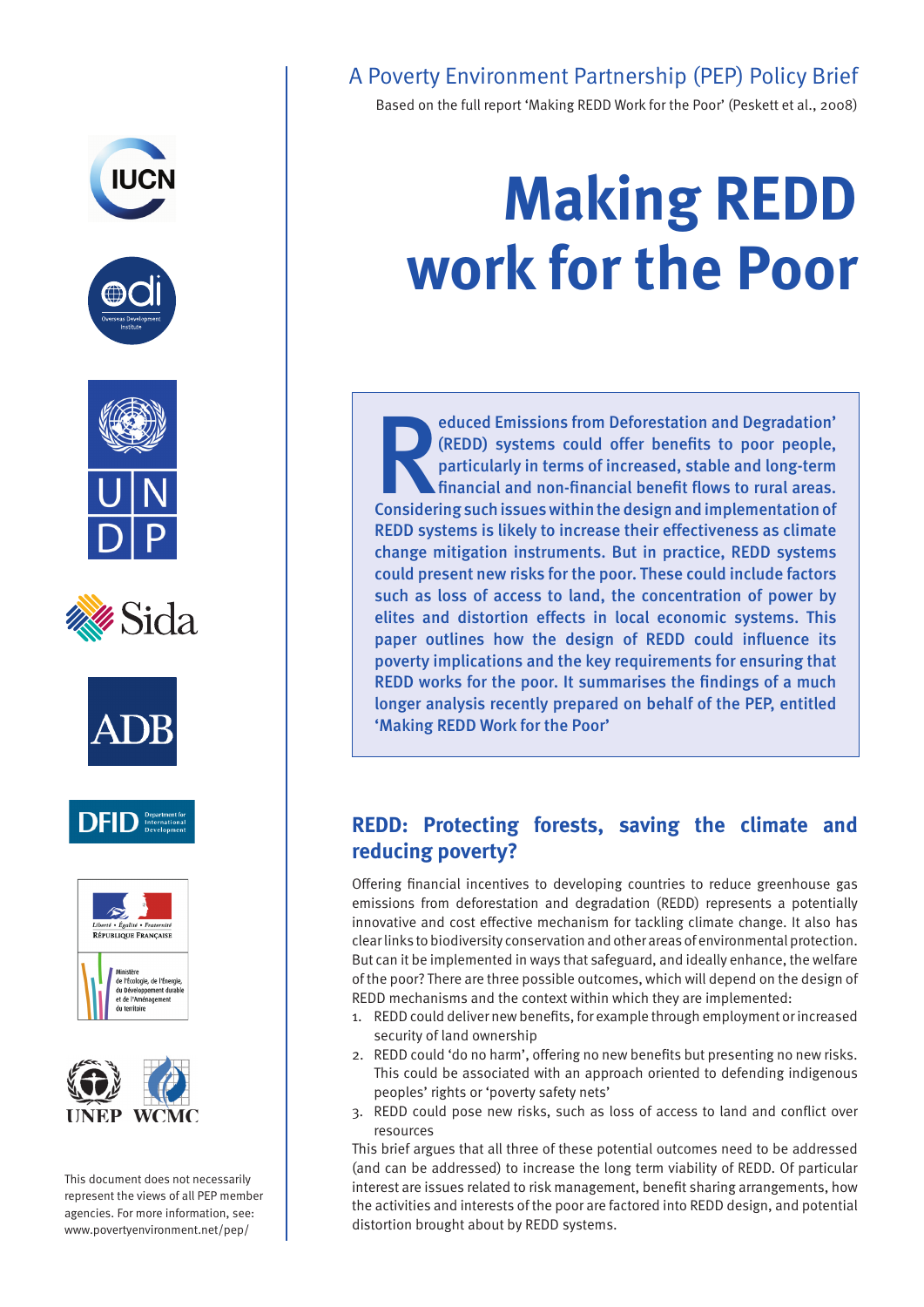## **Why take a pro-poor approach to REDD?**

There currently is a view that international action in support of REDD should focus only on climate change, not poverty reduction. This is based on the argument that adding social objectives could overload the agenda, increase costs and possibly deter investment. As a result the poor may ultimately end up worse off.

But there are both moral and utilitarian arguments against this view. Firstly there is a moral argument that the poor should have a right to an equitable share in any benefits where they have a legitimate claim. The more utilitarian considerations include:

- 1. Improved sustainability of REDD in the long term for example in cases where poverty is linked to deforestation
- 2. Risk reduction in projects and for investors and buyers by ensuring poor people are supportive of policies and measures
- 3. Increasing returns by attracting investors interested in 'pro-poor' REDD projects or programmes
- 4. Achieving political objectives, for example in gaining acceptance for such mechanisms amongst a broad constituency at international and national levels
- 5. Satisfying contractual and legal obligations, for example within the mandates of donors

On this basis it would seem an essential requirement for REDD not just to mitigate risks and 'do no harm' to the poor, but also to try to maximise the benefits it may deliver.

## **Understanding REDD-poverty linkages**

Most proposals for establishing REDD as a viable mitigation strategy are based on the idea that developed countries would offer financial incentives to reduce deforestation and degradation (DD) rates through the implementation of policies and measures, such as strengthened law enforcement, fire management or sustainable forest management. By linking these incentives to carbon markets (i.e. putting a value on the carbon emissions that are avoided), some estimates predict significant financial flows to developing countries. Recent estimates foresee around \$30 billion per year for a 50% decrease in global emissions reductions from DD by 2030.

To understand the potential benefits and risks of these systems for the poor, it is useful to distinguish:

- 1. Dimensions of poverty, including income and growth, equity, and voice and choice; and
- 2. Dimensions of scale: from individual, through community and national, to international scales

The interactions between these two dimensions are illustrated in Table 1.

It is also necessary to understand the key REDD design variables that have arisen in the debate, as different REDD proposals attempt to overcome certain technical hurdles and political differences. These include (and are dealt with in more detail in section 4.1 of the full report):

- 1. The way that performance in reducing emissions is judged
- 2. The scope of REDD monitoring and reporting systems
- 3. The framework and financial mechanism
- 4. The spatial scale of REDD systems

# **The poverty implications of the key international REDD debates**

In most REDD proposals performance is judged by assessing actual emissions reductions (based on deforestation and degradation rates) against a reference scenario of what would have happened in the absence of the policy or measure (Figure 1). These scenarios may be based upon historical data only or could include projections of expected

Table 1: Examples of the poverty implications of REDD using three different perspectives on poverty and at three different scales. Note that this only illustrates benefits, not risks.

|                      | Individual                                                                                                                                     | Community                                                                                                                                     | <b>National</b>                                                                                                                                                      | International                                                                                                    |
|----------------------|------------------------------------------------------------------------------------------------------------------------------------------------|-----------------------------------------------------------------------------------------------------------------------------------------------|----------------------------------------------------------------------------------------------------------------------------------------------------------------------|------------------------------------------------------------------------------------------------------------------|
| Income and<br>growth | • Labour/Non-labour income<br>• Enhanced land and carbon<br>rights<br>• Access to subsistence<br>products<br>• Small Enterprise<br>development | • Infrastructure improvements<br>• Local spending<br>• Improved public services<br>• Improved environmental quality                           | • Infrastructure<br>improvements<br>• Skills and knowledge<br>• Small and Medium<br>Enterprise development<br>• Attaining the Millennium<br><b>Development Goals</b> | • Simultaneous<br>attainment of<br>development.<br>climate change<br>and biodiversity<br>conservation<br>targets |
| Equity               | • Level and distribution<br>of income/resource<br>access from REDD within<br>household                                                         | • Level and distribution of<br>income/resource access in<br>community                                                                         | • Regional distribution of<br><b>REDD investment</b>                                                                                                                 | • International<br>distribution of<br><b>REDD investment</b>                                                     |
| Voice and<br>Choice  | • Effective participation in<br>community discussions of<br>REDD project design and<br>implementation                                          | • Effective participation in<br>decision making (e.g. with<br>companies; government.)<br>• More viable and representative<br>local government | • Effective participation<br>in national REDD<br>processes                                                                                                           | • Effective<br>participation<br>in global REDD<br>negotiations                                                   |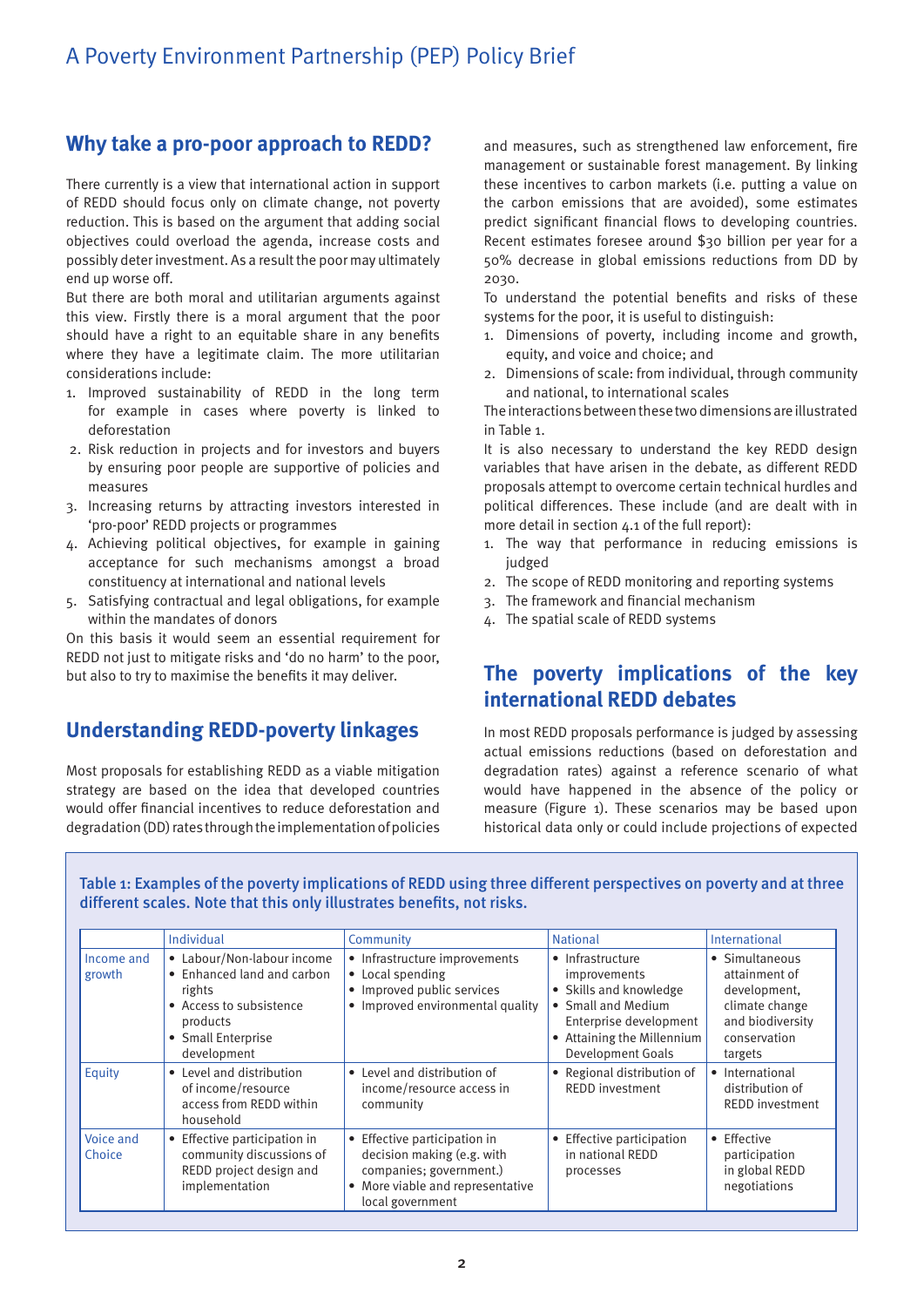future deforestation. Such 'baseline' establishment is likely to result in equity issues, most obviously at international levels. Countries with low historic rates, either for reasons of policy (e.g. India) or commercial marginality (e.g. DRC) would tend to lose out in baseline and credit approaches based on historic rates of DD, while countries with high deforestation rates (quite possibly because of poor forest governance) would tend to be rewarded. Similar considerations apply at sub-national level, for example, between the Brazilian states of Mato Grosso and Amazonas, each of which currently experience very different deforestation trends and rates

Monitoring and reporting systems for REDD could either be narrow in scope, for example only including limited forest categories, or could be broader to include degradation or wider land categories such as peat lands (which rank amongst the most important terrestrial carbon sinks). Inclusion of degradation or broader categories has the advantage of recognising a significant proportion of forest emissions. This could be beneficial to the poor, as it could open up the possibility of direct benefits for small forest users. It could also encourage recognition of beneficial agroforestry systems that might otherwise be classified as 'nonforest'. However, there is a concern that some 'degradation' activities that can be crucial for the poor (such as shifting cultivation) may be disrupted by REDD systems without adequate compensation.

The institutional framework for REDD could include it within a future UNFCCC Protocol, a separate REDD Protocol, under the Convention, or it could exist outside the climate convention completely. This is likely to affect the rules of operation such as the stringency of standards. Related to this is the financial mechanism, which could either be based on market mechanisms, with trading between buyers and sellers (who could be governments, the private sector or NGOs) or use international funds with more traditional donor-recipient relationships. There are potentially large differences in poverty effects particularly between regulated markets, voluntary markets and fund based systems, as follows:

- 1. Regulated markets are likely to involve much larger financial flows, but they will probably be risk averse and more focussed on efficiency than equity goals. This is likely to result in trade-offs between the potential income and growth benefits and the equity of benefit distribution as markets seek situations where risks are low (e.g. where land rights are clearly defined) or introduce high standards and rules that could act as market barriers to smaller landowners.
- 2. Voluntary markets tend to have a clearer 'Corporate Social Responsibility' (CSR) goal with greater interests in delivering social benefits and less bureaucratic procedures. However, existing markets are much smaller in scale than regulated markets and standards are more variable. In addition, there is a danger that wellintentioned CSR driven activities could impose top-down and northern driven agendas which misread the dynamics of livelihood systems and distort local economies.
- 3. Fund-based approaches may have a more 'pro-poor' mandate than market-based approaches, though the volume of funding is likely to be much lower, based on evidence from existing forest sector aid.

Finally the spatial scale of REDD systems could vary from individual projects to national systems. In project-based approaches, REDD finance would be contingent on a reduction in forest loss within a given project or forest area, compared to some agreed reference scenario or level. Credits would be awarded to the project implementer (a private company, local government or community). In national approaches, a national reference scenario or level for reducing forest loss, linked to national accounting and monitoring systems, would be used. The latter approaches imply that payments would

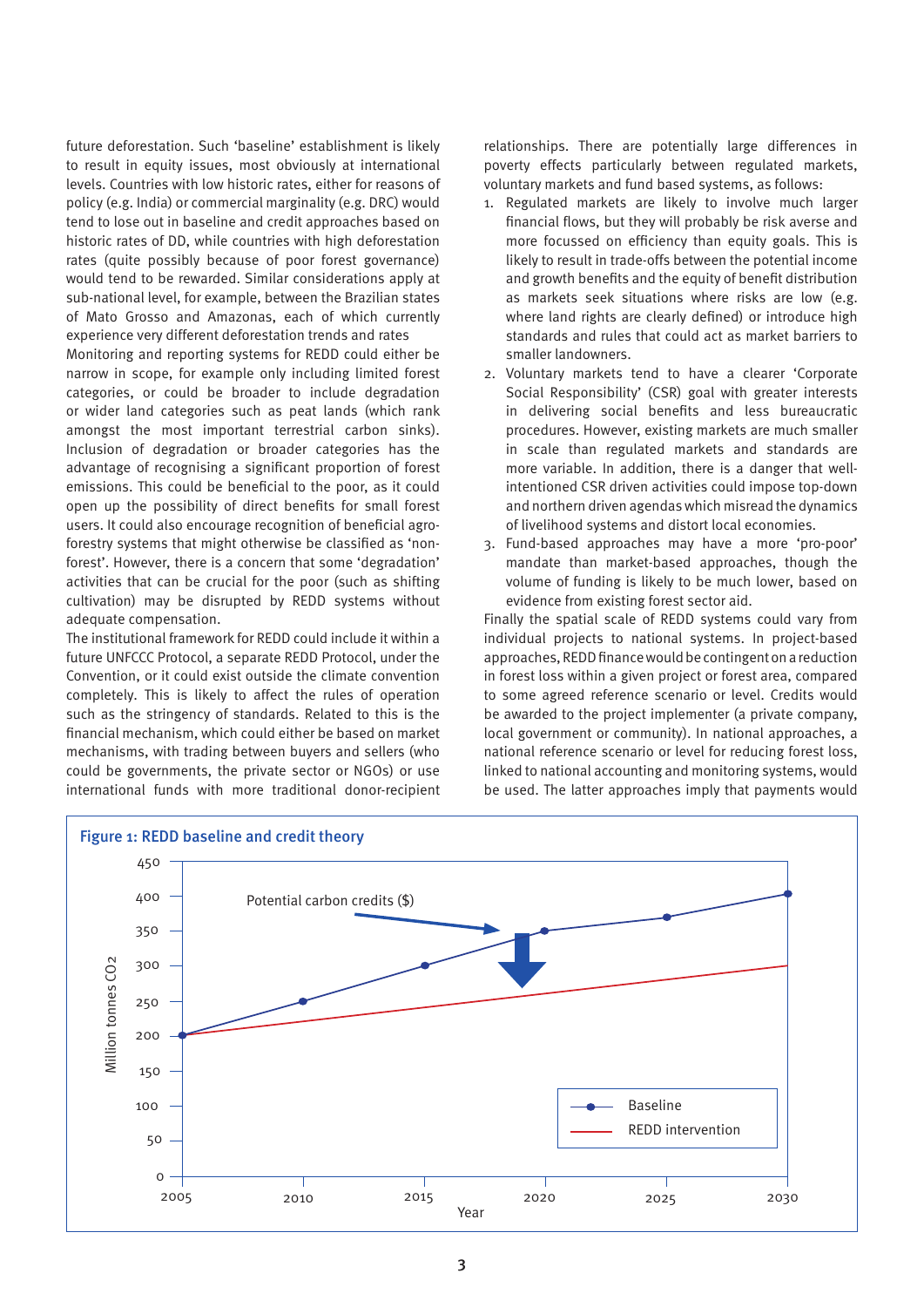be made to national governments, which would determine how to use the funds in order to achieve the agreed emission reductions. A combination of these two approaches would also be possible. National versus project-based approaches may have different impacts on the poor. National approaches where governments receive REDD finance may be more centralised, and poverty implications are likely to depend on whether structures are in place to devolve finances and authority to lower levels. There is a risk that the poor will have a smaller role in the design and implementation of REDD, in national systems. On the other hand, national REDD may be better aligned with existing financial systems, and could enhance efficiency by lowering transaction costs relative to multiple independent projects, as well as helping to strengthen government systems.

## **Cross-cutting poverty concerns in REDD systems**

In addition to benefits and risks that stem from the different REDD design variables, there are some more generic poverty implications that could arise in any REDD system (these are dealt with in more detail in Section 4.2 of the full report). These concern:

- 1. The way investment risks are managed in REDD schemes
- 2. The form of benefit sharing mechanisms
- 3. The visibility of poor people within the design and implementation of REDD schemes
- 4. Indirect destabilisation effects due to REDD systems

Risks such as non-permanence are important factors in determining investment decisions in carbon markets, as they can affect carbon prices and returns to investment. Various options have been proposed to deal with these, such as:

- paying for REDD credits only upon verification of emissions reductions; and
- holding reserves of credits as insurance against potential loss.

In general, tools used to control risks (and the related verification procedures) could increase the complexity of procedures and costs, and delivering financial incentives after verification of emissions reductions introduces requirements for upfront funding. Both could disadvantage poorer countries and people, depending on how financial systems are structured. It is possible that verification mechanisms could increase revenue generation for example, through improved law enforcement or by creating local employment from verification services. However, poor people are unlikely to benefit directly in either case and evidence indicates that they could actually be subject to increased risks if they are engaging in illegal activities. This may be particularly pronounced in national REDD systems where national governments would have the incentive to push for high performance in reducing deforestation in order to access benefits.

'Carbon rights' are a key issue in the design of REDD benefit sharing mechanisms. They define a new form of tradable

commodity linked to land and forest, and are likely to be particularly important within market-based REDD schemes. They may influence how land is managed over long timescales and who receives the benefits from REDD. There are concerns about how this might restrict long term land use options for the poor and possible conflicts between legal land owners, those who assert a claim to land, and governments. Where land ownership is unclear or disputed, it is unlikely that REDD can deliver significant benefits to the poor.

REDD mechanisms offer the possibility of providing stable benefit flows over long timescales, which could be beneficial for poor people, given their susceptibility to economic and natural shocks, such as sudden food price increases or droughts. However, if there is a long time lag before benefits are delivered, this could disadvantage poor people as they may have much shorter time horizons than investors. In addition, the type of benefits delivered will need to be carefully considered in REDD schemes. For example, in the common situation where poor people use forests for subsistence production, the potential welfare benefits derived from financial payments from REDD (with payment size based on the estimated value of subsistence production) may well be much less than those derived from subsistence production itself. This is because they cannot easily substitute payments for subsistence products where markets work imperfectly.

A crucial aspect in overcoming these issues will be an understanding of the local economic realities of the poor and involving them in decision making processes. This may be challenging where economic data on opportunity costs is lacking. Eliciting opportunity cost information can also be difficult. For example if poor people are engaging in illegal activities and do not want to reveal information or if a lack of technical expertise required to understand complex markets, prevents them from making meaningful estimates of the value of their existing or future activities.

Finally, evidence from similar incentive mechanisms (e.g. PES), commodity markets and international aid transfers, indicates that REDD mechanisms could also have a series of more indirect destabilising effects at different scales which will have to be prevented. These include:

- local economic effects, especially in relation to food and fuel commodity prices could occur in areas where access to markets and product substitution is limited (as in much of Africa);
- • high levels of funding could destabilise institutions, increase the tendency for central institutions to maintain tight control over resources and encourage rent-seeking behaviour;
- a lack of alignment of financial flows and regulatory systems with existing processes or between different REDD systems could decrease overall efficiency;
- • diversion of funds into REDD systems from other areas such as spending on healthcare and education could occur without clear rules over the sources of finance;
- carbon finance could privilege individual land ownership, and thus progressively erode communal tenure systems which are integral to the wellbeing of those with low purchasing power.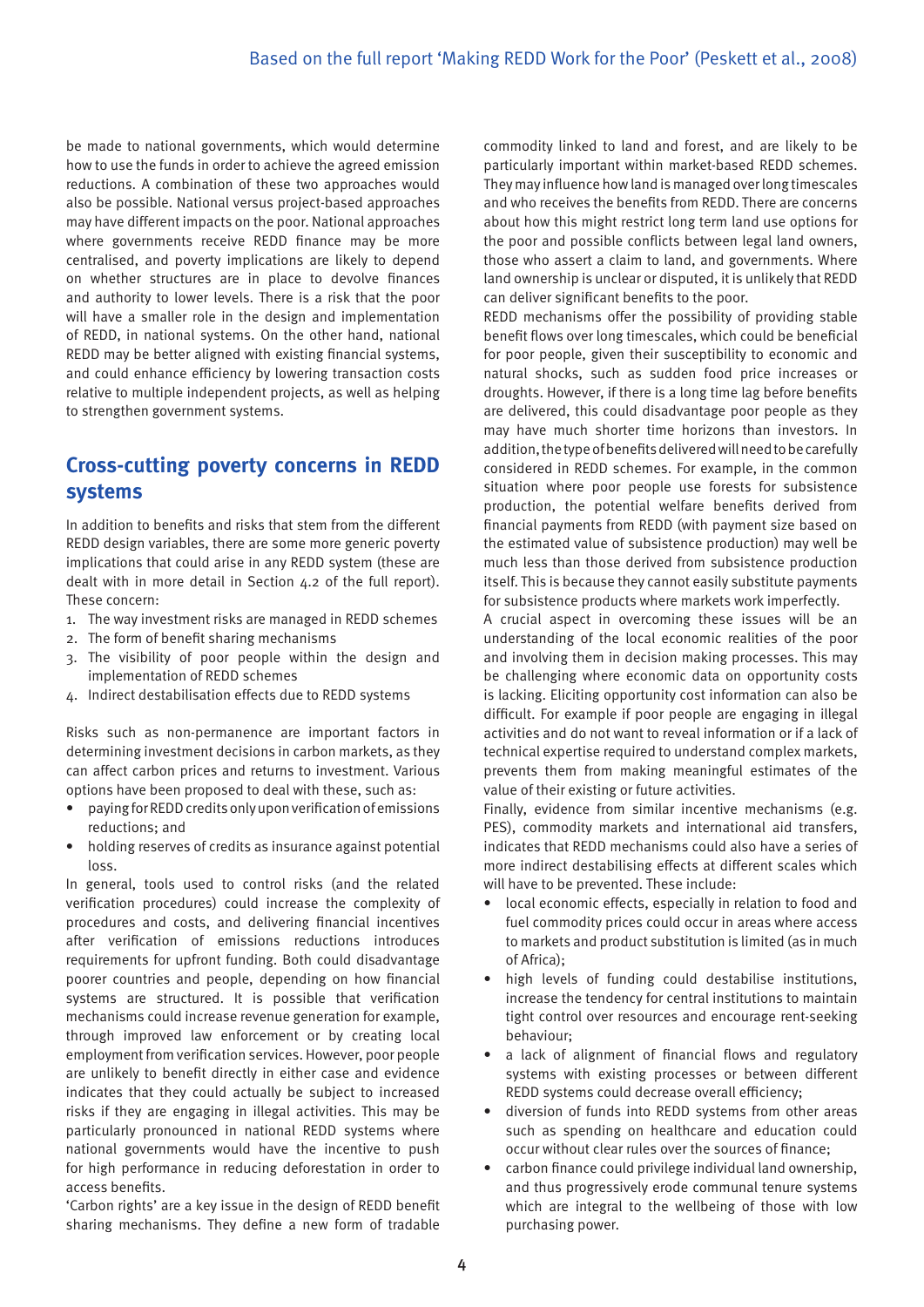## **Ten requirements for making REDD work for the poor**

The issues highlighted in the previous two sections indicate a number of important requirements for making REDD work for the poor.

#### **1. Information provision**

Information will be required at national and local levels to ensure equitable negotiation of REDD agreements, given the likely technical complexity of REDD systems. Information should at a minimum contain basic details of how REDD mechanisms work, realistic expectations of benefits and possible implications of different approaches. It will also be important to improve access to international debates for governments and NGOs in developing countries. There are a number of existing 'platforms' for sharing information, such as UNEP's 'CD4CDM' initiative which provides information through the Internet as well as in-country support on carbon markets.

#### **2. Provision of upfront finance and use of mechanisms for reducing costs**

Provision of upfront finance could significantly improve equity of benefit distribution in REDD. At international levels, donors and IFIs could play a crucial role in providing this upfront financing in a similar way to some existing carbon funds (e.g. Biocarbon Fund); at national levels, developing country governments and the private sector could also help individuals and communities access capital through, for example, bank credit schemes in local development and commercial banks or micro-credit schemes; and at community and individual levels, some options for self-financing could be explored such as through improved agricultural production, non-farm employment and revolving credit programmes.

#### **3. Use of 'soft' enforcement and risk reduction measures**

'Hard' enforcement measures such as financial penalties are likely to affect the poor disproportionately. Project investors and/or developing country governments should apply 'soft' measures such as non-binding emissions reduction commitments where possible. Payment on delivery of emissions reductions could also reduce risks, but could also reduce the provision of upfront finance, as noted above. Risk spreading instruments such as investments in portfolios of projects or withholding a reserve of credits in a reserve account (e.g. similar to those recommended in the Voluntary Carbon Standard) may also reduce the burden of responsibility on particular individuals or communities. However, careful evaluation of the possible affects on overall project financing will be required.

#### **4. Prioritise 'pro-poor' REDD policies and measures and long time horizons**

Whilst different policies and measures for reducing deforestation and degradation rates may give rise to similar levels of emissions reductions, impacts on the poor will be

varied. To ensure social benefits, a strong 'pro-poor' political commitment will be required from the outset. Stable and predictable benefits associated with REDD could provide increased security to the poor. At community and individual levels, benefits need to be distributed over the lifetime of REDD projects and assumptions about the sustainability of alternative livelihood approaches should be critically evaluated.

#### **5. Provide technical and legal assistance to national and local governments, NGOs and the private sector**

Technical assistance will be needed to increase investment and the visibility of the poor within decision making processes. Key areas include:

- establishing reference scenarios/levels for measuring performance;
- improved data collection on small-scale enterprise and subsistence values;
- financial systems and verification services for REDD:
- legal issues surrounding REDD systems, such as carbon rights, contract law and trading modalities.

To ensure 'voice and choice' in REDD design and implementation, improved access to appropriate legal support will be crucial for poor people. This is especially the case with REDD, where new and unfamiliar legal structures may be required, and where approaches may be experimental. Approaches such as mobile legal units that exist in Brazil, Ecuador and Costa Rica may be useful in REDD.

#### **6. Maintain flexibility in the design of REDD mechanisms**

Flexibility in REDD systems will be crucial in order to minimise risks such as communities being locked into inappropriate long-term commitments. The use of nationally specific standards (e.g. similar to those in Forest Stewardship Council (FSC) certification processes) and including iterative processes in REDD agreements could help to achieve this. Broad definitions could also help increase overall coverage of REDD, thereby increasing income and growth potential by helping to facilitate the inclusion of potentially pro-poor activities such as agroforestry. However, the interpretation of definitions relating to 'degradation' will have to be carefully monitored in situations where the poor are engaging in activities that are seen to be degrading forest resources.

#### **7. Clear definition and equitable allocation of carbon rights**

Rights to own and transfer carbon will be essential for most REDD schemes. Close consultation will be needed in their formulation, as such rights are likely to govern land management over long timescales. Where national governments retain carbon rights, equitable benefit sharing agreements will be needed. Legal experience in existing carbon market and avoided deforestation schemes, such as those in New Zealand and Australia, could provide useful insights for the design of REDD in developing countries.